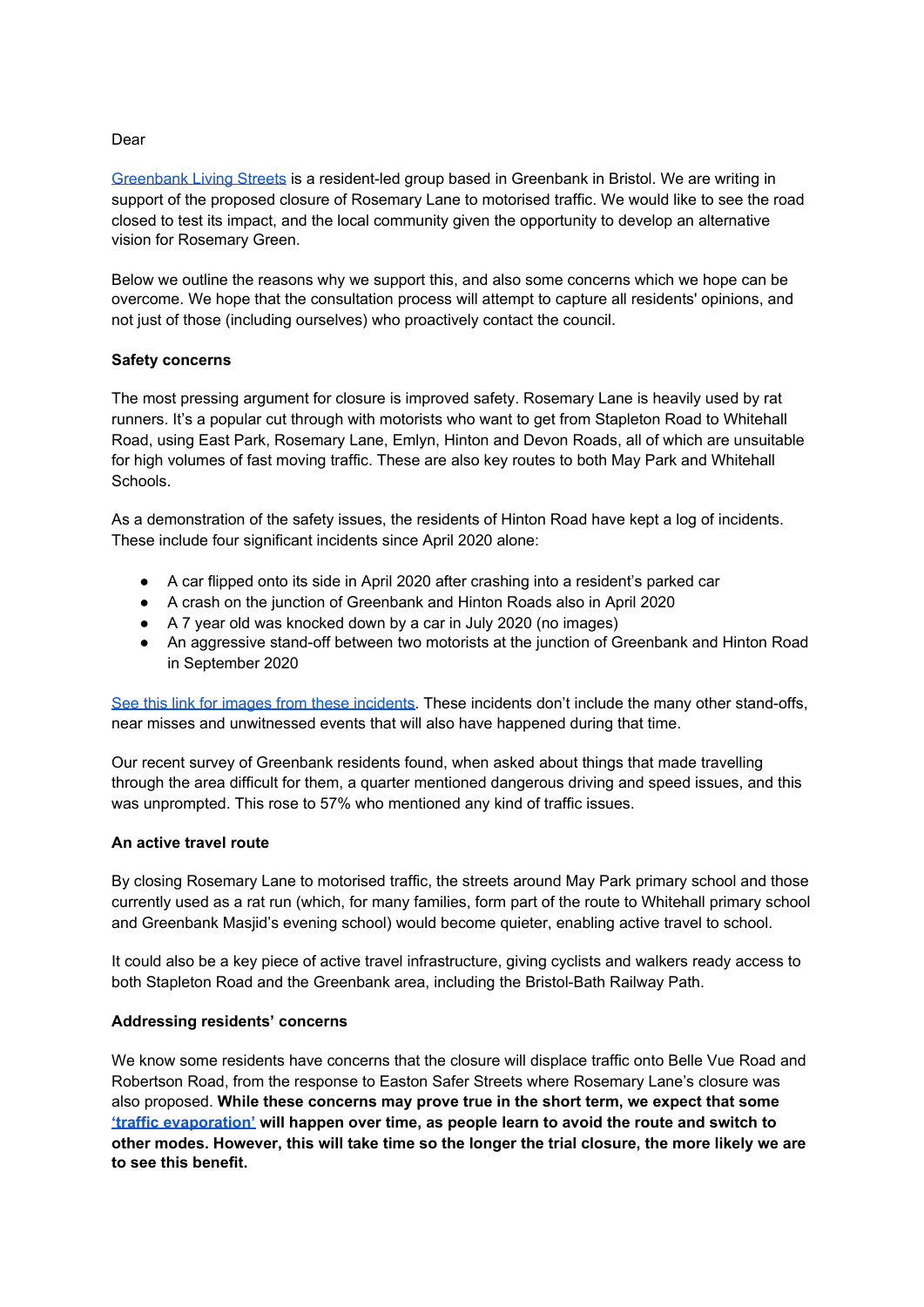In the shorter term, Robertson Road may see more residential traffic, as those who live in or visit the area who currently use the Rosemary Lane cut through will be forced to use this route instead. However, closing the rat run should benefit Robertson Road, particularly those near the Rosemary Lane junction. Much of the existing traffic won't be residents or visitors to Greenbank, but those driving through it, and that traffic may well be displaced locally for a time, rather than using more suitable roads such as Easton Way. Hopefully over time they will instead use the Easton Way major routes and local residents may be encouraged to cycle or walk to make journeys that may otherwise have involved driving through Rosemary Lane.

Belle Vue Road may end up with more of the displaced rat running traffic. Its width means it is marginally more suited to traffic, but the road is still mostly residential, with some key businesses along it. Traffic calming measures for Belle Vue may need to be reviewed to determine if they are effective.

**To address these concerns, the trial closure will need careful monitoring, with actual traffic movements being a preferable measure of success than a list of complaints.** What plans does the Council have for assessing the effect of the closure?

A longer-term mitigation for the displacement of traffic would be to create a proper Liveable (low-traffic) Neighbourhood for the area, which would reduce the number of car trips overall by making it impossible for out-of-area traffic to use it as a shortcut, whilst maintaining car access for all properties.

We would like to see further measures that create a truly low traffic neighbourhood so that all the residents in our community can benefit equally. Devon Road, for example, is unsuitable for the high volume of through traffic it sees, and closing Rosemary Lane may not address this. Such work needs to be carried out across the city in order to spread the benefits equitably.

Low traffic neighbourhoods rely on main roads to carry through-traffic. With the Rosemary Lane closure, Stapleton Road would be a key alternative route. Stapleton Road already has poor air quality and noise pollution, affecting the health of its residents. It is not very pleasant to walk, cycle or drive along. We therefore feel that consideration should be given for better infrastructure along Stapleton Road. Better provision for cycling and walking along this route would encourage more people to consider alternative forms of travel, something people were willing to do during lockdown when roads were quiet. Are there plans to monitor air quality on main roads such as Stapleton Road? Although as main roads they are designed for through traffic, they still have people living and working on them who equally need to be protected.

Some residents have also expressed concern about access to the GP surgery by car, which in some circumstances is necessary. Looking at Google's driving directions, on average this will add an extra minute onto journey times. This will also be true of journey times into the neighbourhood, for example to the Mosque and Church on Greenbank Road. While the traffic on Stapleton Road can be bad at peak times, this seems a small sacrifice when weighed against the safety and health of all residents.

When Rosemary Lane was proposed for closure as part of Easton Safer Streets, some residents were also concerned that shutting the road off at one end would attract van dwellers like the encampment on Greenbank View, and/or fly tipping. The road is already being used in this way, so if this is a concern of some residents then both ends of the short stretch between the areas of green need to be closed to motorised traffic. This would then link the woodland area with the other end of Rosemary Green, and create a space better joining the community of East Park and Greenbank/Easton.

### **An alternative vision for Rosemary Green**